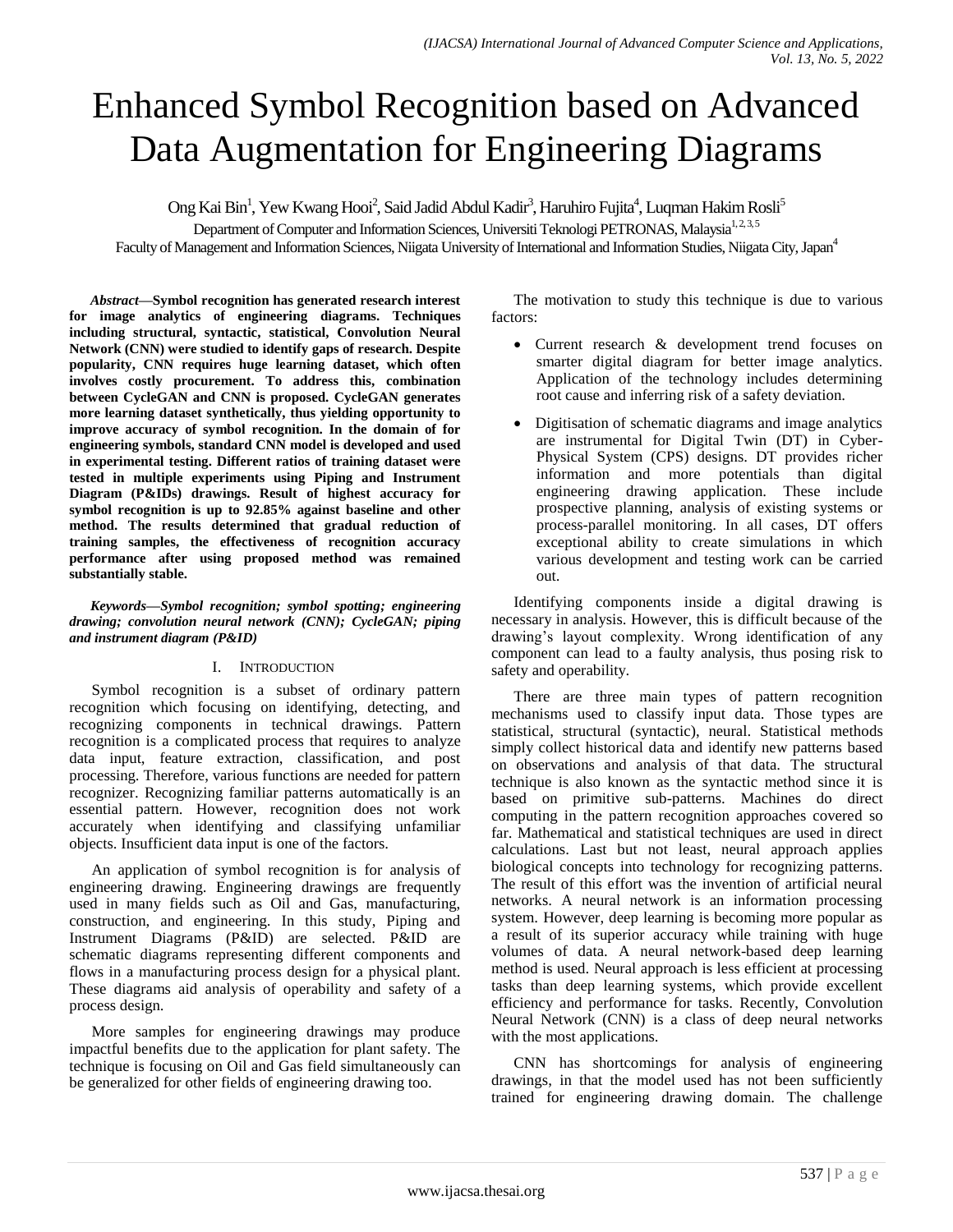concerns on huge quantity amount of data samples are required for training to obtain more accurate classification and recognition in training process. Some of the samples are difficult to collect for engineering drawings especially in P&ID diagrams [1]. The accuracy of recognition is important for analysis of engineering design issues such as operability and safety. Nonetheless, having to work hard to manually collect and correct a huge number of sample images for training remains a significant limitation[2]. Methods that rely on artificial training data are recommended. Therefore, a data augmentation technique is proposed called CycleGAN along with CNN to enhance the accuracy of symbol recognition.

The rest of this paper is organized as follows. Section II reviews the associated literatures with the research topic on pattern recognition approaches. Section III illustrates the proposed framework on enhancing the accuracy of recognition rate. Section IV presents the experimental results. Section V interprets the significant findings along with discussion. Section VI concludes the paper and mentions the future works in this study.

### II. RELATED WORK

#### *A. Symbol Recognition Trend*

Symbol recognition and spotting is an innovative computer vision technology. This technology aims to replicate portions of the human visual system's complexing, able to allow computers to recognize and interpret within images or videos. Engineering benefits mankind and technology symbolizes the future. Over the recent years, numerous challenges of computer vision were gradually emerged. Surprisingly, many great efforts and solution have been cracked during the evolution timeline.

Table I summarizes the research trend for symbol spotting in the recent years. Symbol Spotting is an active topic in graphical symbol recognition and document analysis. In fact, some of the research papers are focusing on the sub-sections of the issues which are including symbol recognition, symbol detection, and primitive extraction. Those papers are altering from traditional symbol recognition towards the new conceptual of symbol recognition gradually. Symbol spotting has been enhanced in recent years persistently.

There is a demand to design an engineering drawings symbol recognition method compared to few approaches in Table I. Based on the review of history, the state-of-the-art approaches are keep replacing with better algorithms.

Statistical approach has been used precedent for pattern recognition since it is simple to manage. This approach mainly based on statistics and probabilities. Each pattern is obtained in terms of feature collection. The effectiveness of quality pattern depends on the set of feature extraction or measurement. It includes the pre-processing, and the segmentation is not required compared to local pattern representation. The decision boundary is established in the feature extraction via the analysis of probability distribution. Thus, different patterns allocate to the classes respectively. However, this approach has fault tolerant to image distortion since they tend to filter out small change in details.

| TABLE L |  | <b>EVOLUTION OF SYMBOL RECOGNITION TREND</b> |
|---------|--|----------------------------------------------|
|         |  |                                              |

| Category approach                                                                                                                                  | <b>Pattern Recognition</b>                                                                                                    | <b>Survey</b>                          |  |
|----------------------------------------------------------------------------------------------------------------------------------------------------|-------------------------------------------------------------------------------------------------------------------------------|----------------------------------------|--|
| Statistical: statistical features (geometric moments, R-<br>signatures, $etc.$ ) + similarity measures                                             | Number of segments: 4<br>Number of horizontal segments: 2<br>Number of vertical segments: 2<br>Number of diagonal segments: 0 |                                        |  |
| Structural: graph-based matching + structural descriptors<br>(visual primitives/ their spatial relations)                                          | horizontal<br>vertical<br>vertical                                                                                            | Santosh et al. [3-5], 2015, 2016, 2018 |  |
| Syntactic: inductive learning $+$ programming spatial predicates<br>(primitives' relations)                                                        | horizontal                                                                                                                    |                                        |  |
| Semiautomatic and heuristic-based method in Convolutional<br>Neural Network (CNN): Hough transform + connected<br>component analysis $+$ criterion |                                                                                                                               | Elyan et al. [6], 2018                 |  |
| Clutter-tolerant cross-correlation for template matching                                                                                           | <b>Pixel Values</b>                                                                                                           | Rezvanifar et al. [7], 2019            |  |
| Deep Learning Network in Convolutional Neural Network<br>(CNN)                                                                                     | 3<br>$\overline{2}$<br>8<br>5<br>6<br>6                                                                                       | Yu et al. [8], 2019                    |  |
| Spatial Transformer Network (STN) in Convolutional Neural<br>Network (CNN)                                                                         | 3<br>$\Omega$<br>$\overline{4}$<br>$\overline{2}$<br>$\overline{2}$<br>$\overline{7}$<br>5                                    | Y.Zhang[9], 2019                       |  |
| RPN method in R-CNN                                                                                                                                |                                                                                                                               | Yun et al. [10], 2020                  |  |
| GNL method for both the small- and large-symbol networks                                                                                           |                                                                                                                               | Kim et al. [11], 2021                  |  |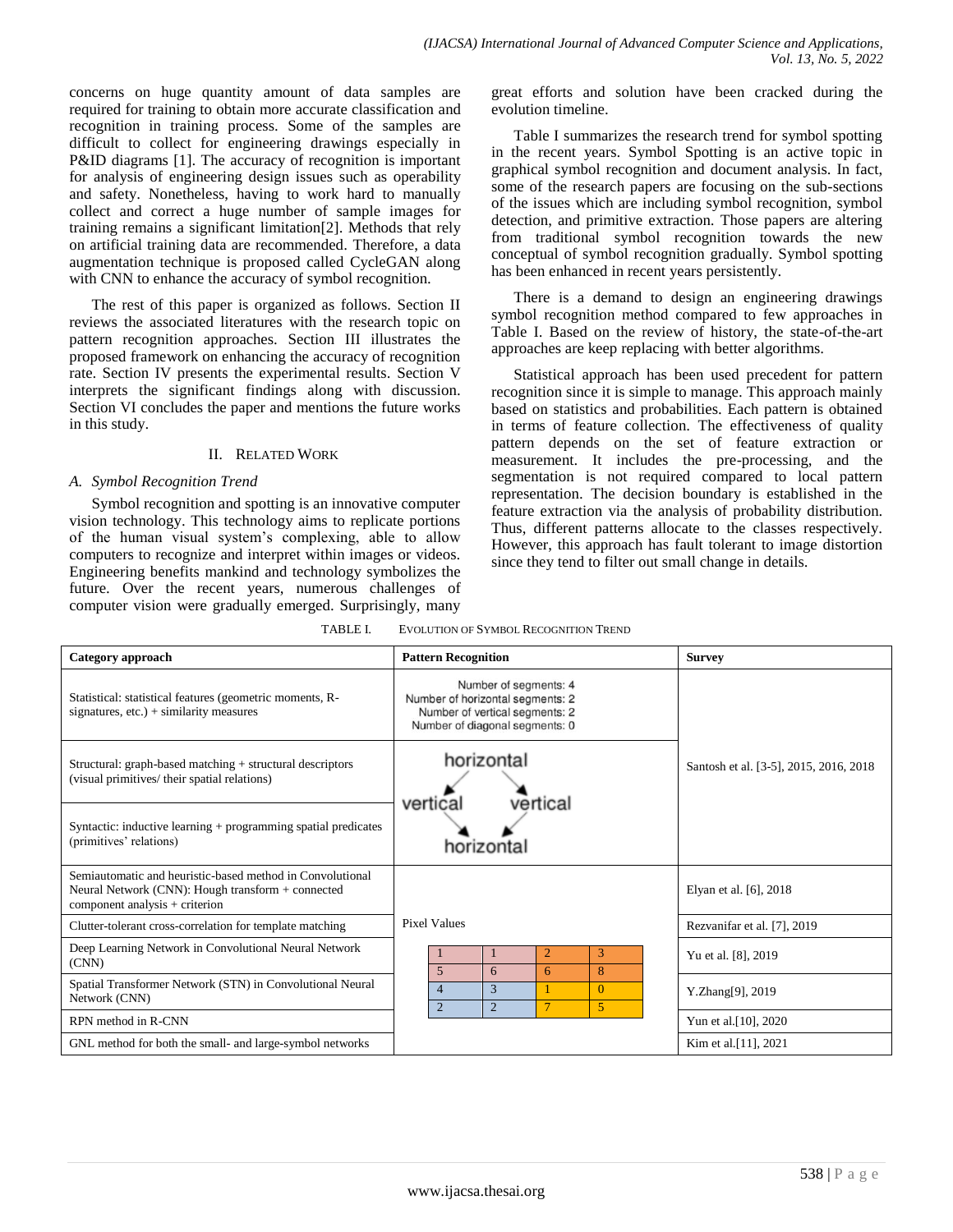In graphical documents, many objects can be graphically described, especially symbols [12]. Through structural recognition approach for symbols, the patterns can be represented as graphs. The characteristics of patterns are formed based on structure. Recognizing symbol is normally applied with structural recognition but this approach also can implement with other objectives such as learning, data structuring, indexing and others. It is also known as syntactic recognition occasionally since both are using the same formal language theory. Structural depends on the grammars to differentiate between data from several groups based on morphological interrelationships contained within the data. The sub patterns and the interactions between them that make up the data are represented by structural features, also known as primitives. However, recognize the primitives occur many troubles which primarily must focus on segmentation of noisy patterns and gram-mar inference from training data.

Syntactic recognition uses the structure of patterns and the syntax of language to construct a shape. The patterns are depended on the sentences in a language. The patterns are considered as sentences in a language, the primitives are viewed as the language's alphabet, and the sentences are formed using a grammar [12]. Thus, few numbers of primitives and grammatical rules are able to express complex patterns.

Structural and syntactic techniques are much closer to human comprehension. These techniques outperform the statistical in the case of complex symbols. However, the accuracy is obstructed the performance of the vectorization process, and matching based on graph representation which requires high computation cost.

Convolutional neural network (CNN) is a type of artificial neural network. This technique is the most popular to be applied in the recent year [8, 9, 13]. The employment of CNN is not restricted in image classification, recognition, and detection but also in Natural Language Processing (NLP). Therefore, the extensiveness of CNN application is broadly. The CNN achievements are also extravagance; produced many earth-shattering results in computer vision.

## *B. CNN Architecture in Image Processing*

Most of the CNN architectures are based on supervised learning. A large amount of data is needed as a training sample to obtain more accurate classification and recognition in training process. Through enough training on data, CNN can overcome the limitations of the conventional methods such as inter-object interruption, morphological change, and noise problems [8]. However, some samples are difficult to collect. For example, the specific symbols in P&IDs drawings. It is extremely difficult to collect samples due to the limitations of the conditions.

CNN architecture model can be separated into two components which containing features extraction and classification. Feature extraction is performed by the convolution and pooling layers. Detect meaningful features in an image is a complicated task. The convolution layers have to learn such sophisticated features to illustrate the pattern shapes via pixels. Nan S. [14] experimented several feature extraction algorithms at CNN model. FCN-CRF achieved highest average accuracy for image segmentation and average intersection-over-union compared with Support Vector Machine (SVM), K-means and FCN algorithms.

The few novelties [1, 6, 8] resulted the limited amount of training data for engineering drawing lower the accuracy of recognition. In additional, the lack of datasets occurs the class imbalance problem in classification.

## *C. Review Data Augmentation*

Although more data samples can enhance the machine learning models, in fact collecting more data is not a best solution which channelling into a research topic. Data augmentation is a technique which providing more quantities of synthetic samples. This allows the algorithm to recognize and detect the specific components in an image precisely. Lan Goodfellow [15] proposed a framework called Generative Adversarial Network (GAN). The benefit of GAN can generate more synthetic samples to overcome the shortage and elevate the accuracy of object spotting. GAN is a type of machine learning model which consists of two neural networks compete with each other in order to provide more realistic image in the prediction.

GAN has been implemented in many applications previously for synthesizing more quality images and adding more training data in several studies. Shrivastava et al. [16] developed a GAN-based refiner network and enhanced the realism of simulated eye I mages by developing a GAN-based refiner network, resulting a 21% improvement in performance of an eye gaze estimation algorithm. In the field of medicine analyses, the shortage of image data is also commonly happened due to the lack of available images. Therefore, GAN play a role to synthesize realistic training data for liver lesion images [17], and brain MR images [18].

However, GAN training is highly unsteady because the discriminator and generator training needs to be delicately balanced. A common failure from mode collapse can be happened if the discriminator is too fierce or overwhelms the generator early during training, which results in convergence to a bad local optimum. Therefore, a new technique needs to be discovered instead of replacing GAN.

## *D. CycleGAN*

CycleGAN is a subset of GAN technique which generating the automatic training of image-to-image translation models with unpaired examples. Some related works have been explored recently at the below.

Liu et. al. [19] applied stratified CycleGAN in medical images that generated graded variation in image quality. They resulted quality synthetic images using CycleGAN method. Zhang et. al. [20] presented a novel about road extraction method in generative adversarial network using Aerial images, require few samples and resulted better performance compared with several state-of-the-art techniques in term of detection accuracy. Park et. al. [21] implemented Dense-Net based framework in CycleGAN have eliminated data imbalance issue and deliver a better detection accuracy for wildfires images. Liu et.al. [22] equipped CycleGAN strategy to address ghosting problem. This work synthesizes video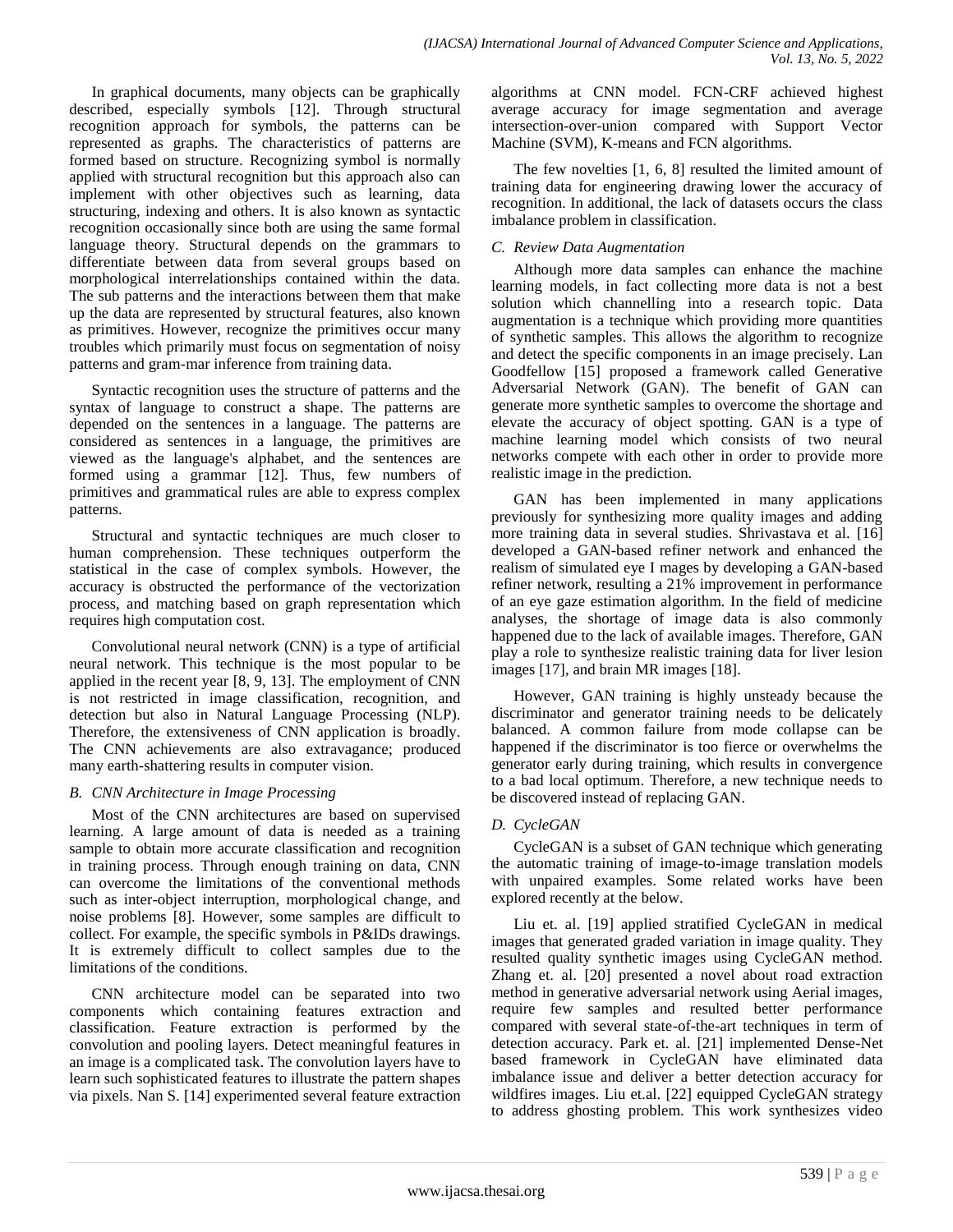context information and captures interframe stability better. Thus, CycleGAN is one of the impacts on the accuracy of recognition and spotting. The accuracy of the recognition can be influenced by producing more variance images.

#### III. METHODOLOGY

### *A. Symbols Dataset – Piping and Instrument Drawings (P&IDs)*

Engineering drawings consists of several types of fields. Piping & Instrument Drawings is appointed to be our scope of study. The total number of collections from Piping & Instrument Drawings (P&IDs) is restricted into 7 sheets only due to limited public datasets available. However, this can highlight the problem then figure out a better solution.

In these experiments, only 7 types of symbols are extracted from the P&IDs. These types of symbols which including (a) Check valve, (b) Gate valve, (c) Gate\_NC valve, (d) Globe valve, (e) Globe\_NC valve, (f) Concentric reducer, (g) Weldcap. These symbols are shown in Fig. 1.



Fig. 1. Types of Symbols Extracted from P&IDs.

In additional, a total number collection of extracted symbols from P&IDs are 1,873. The following Fig. 2 summarized the number of symbols distributed for each class.

Each P&ID sheet displays different qualities of components. Qualities is one of the factors affects the accuracy for spotting. More data information with various qualities can provides the confidence to recognize the symbols precisely. Therefore, the limited symbols from P&IDs will conduct with advanced data augmentation technique to deliver more various qualities images.





#### *B. Symbol Recognition – CNN Algorithm*

Symbols require an algorithm tool for recognizing. Therefore, a basic Convolution Neural Network (CNN) algorithm to be implemented. The implementation of CNN able to predict several class probabilities and bounding boxes simultaneously.

The CNN architecture involves several convolutional layers, max pooling layers and fully connected layers. A tensor which representing the data structure is required to proceed through several convolutional layers. Then, it is converted to a vector and then transmitted through a dense layer. The overview of CNN architecture is displayed in Fig. 3.



Fig. 3. Basic of CNN Architecture.

Input Images: All the extracted symbols from P&ID drawings and synthetics symbols are converted into 64x64 pixels.

M x M Conv2D N: In this basic CNN architecture, 2D convolution layer is used, this layer creates a convolution kernel or filter over the input data and perform an elementwise multiplication to produce a tensor of output pixel. Kernel is a convolution matrix or filter that used for features extraction in image processing including blurring, sharpening, embossing, edge detection, and others. M x M represents the size of filters, and N represents the numbers of filters that the convolution layer learns.

ReLU: Stands for Rectified Linear Unit. Commonly used as an activation function of the CNN layers and the fully connected layers because it is simple, fast, and empirically converge quickly and reliably when training a deep network.

M x M Max Pooling: Extract each patch from input featured maps. Generally, a filter of size 2x2 with a stride of 2 is implemented. The pooling is downsampling the feature map then spotlight the conspicuous feature in each patch.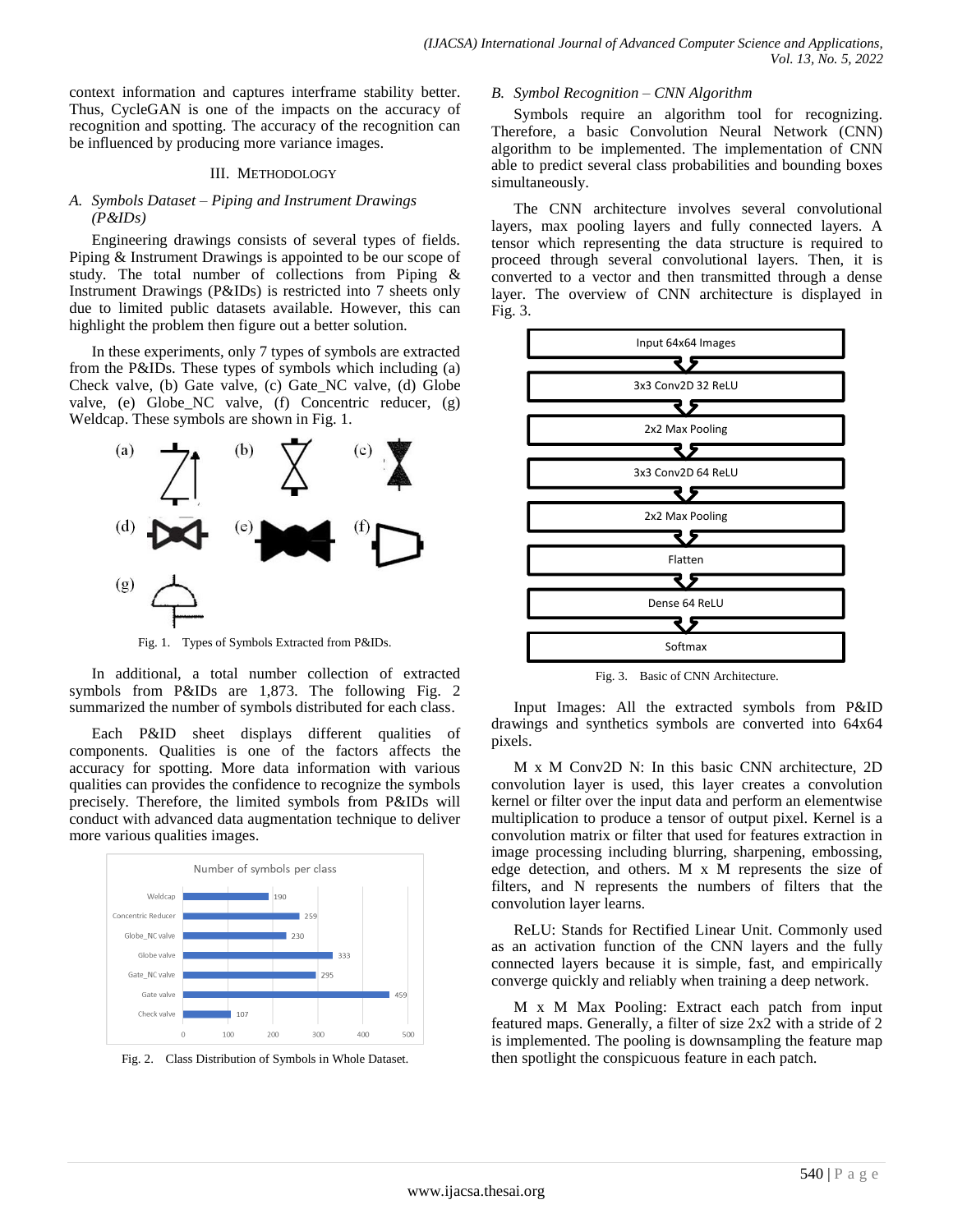Flatten: Also known as fully-connected layer for connecting the final classification model. Flatten the last output of feature map once the model has learnt the features. However, the flatten layer is used to convert the data into 1 dimensional array (1D) for the next layer's input.

Dense: A simple layer for neurons. Each neuron receives an input from the previous layer's neurons. This is used for classifying or predicting image based on the output from previous layers via shallow neural network.

Softmax: Commonly a final output layer in neural network. It is an activation function for generalization of the Sigmoid function but in multiple dimensions. It is used for performing multiclass classification and object recognition. Thus, it normalizes the output as probability distribution to each class.

#### *C. Pre-processing*

Prior to any work, the whole dataset containing different number of symbols for each class. All symbols were cropped into a size of 64 x 64 pixels.

According to previous related works, few novelties described the limitation of images. However, there is no findings specify an exact volume. Therefore, 3 methods were conducted in this study including Baseline CNN, CycleGAN  $+$ CNN, and Y.Zhang [9] algorithm as for comparison. Each method conducts several experiments with all the extracted symbols from P&IDs drawings. These symbols are classifying into three categories of datasets which including training dataset, validation dataset, and testing dataset. In these experiments, different ratios for training dataset are implemented while validation dataset and testing dataset remain unchanged. The highest ratio of training dataset is up to 4 and lowest ratio is 0.5. The scheme for classifying datasets and the description of each method is shown below:

In Fig. 4, the scheme illustrates the division for training dataset, validation dataset, and testing dataset. The ratio in whole dataset is 1:1:1. The training dataset is further using to implement on the synthetic models which described in Method 2 and Method 3 in the following paragraph. The synthetic images are generated via a model by applying the training dataset with different ratios.



### Method 1: Baseline CNN

In baseline CNN method, only extracted symbols of P&IDs to be implemented. The standard CNN algorithm is used to determine the symbol recognition rate against Method 2 and 3. The numbers of extracted P&ID symbols are calculated as ratio. TABLE II shows the ratio of validation dataset and testing dataset were fixed into 1 while the ratio of training dataset was keep reducing to validate the diversity accuracy of symbol recognition.

| TABLE II. | <b>BASELINE CNN DATASETS</b> |  |
|-----------|------------------------------|--|
|           |                              |  |

| Baseline (Datasets)         |            |         |  |  |  |  |
|-----------------------------|------------|---------|--|--|--|--|
| Training                    | Validation | Testing |  |  |  |  |
| N/A                         |            |         |  |  |  |  |
| N/A                         |            |         |  |  |  |  |
| N/A                         |            |         |  |  |  |  |
| 1 (100% training dataset)   |            |         |  |  |  |  |
| 0.75 (75% training dataset) |            |         |  |  |  |  |
| 0.5 (50% training dataset)  |            |         |  |  |  |  |

#### Method 2: CycleGAN + CNN

Same as Method 1, all extracted P&ID symbols split into training dataset, validation dataset, and testing dataset. However, this method involved synthetic images generated via CycleGAN model to enlarge variation symbols. The synthetic images are added into training dataset for increasing and equalizing the ratio. Then, CNN is used to recognize and classify the symbols.

In this TABLE III, different ratio numbers of training dataset were tested to discover the difference accuracy recognition of P&IDs symbols.

TABLE III. CYCLEGAN+CYCLEGAN DATASETS

| CycleGAN (Datasets)                                        |            |         |  |  |  |  |
|------------------------------------------------------------|------------|---------|--|--|--|--|
| Training                                                   | Validation | Testing |  |  |  |  |
| 4 (100% training dataset $+300\%$<br>synthetic samples)    |            |         |  |  |  |  |
| $3(100\%$ training dataset + 200%<br>synthetic samples)    |            |         |  |  |  |  |
| 2 (100% training dataset + $100\%$ )<br>synthetic samples) |            |         |  |  |  |  |
| N/A                                                        |            |         |  |  |  |  |
| 0.75 (75% training dataset)                                |            |         |  |  |  |  |
| 0.5 (50% training dataset)                                 |            |         |  |  |  |  |

### Method 3: Y.Zhang[9] algorithm

In Method 3, Y.Zhang[9] algorithm was implemented as for the validation against other methods. Since the P&ID symbols used are different from the origin paper, the pattern of the symbols was customized to tally these extracted symbols of P&IDs while the parameters of algorithm remained unchanged in [9]. The feature of this algorithm is to augment synthetic images with various scales, rotations, and random noises. These experiments were applied the ratio of training dataset same as Method 2 in TABLE IV.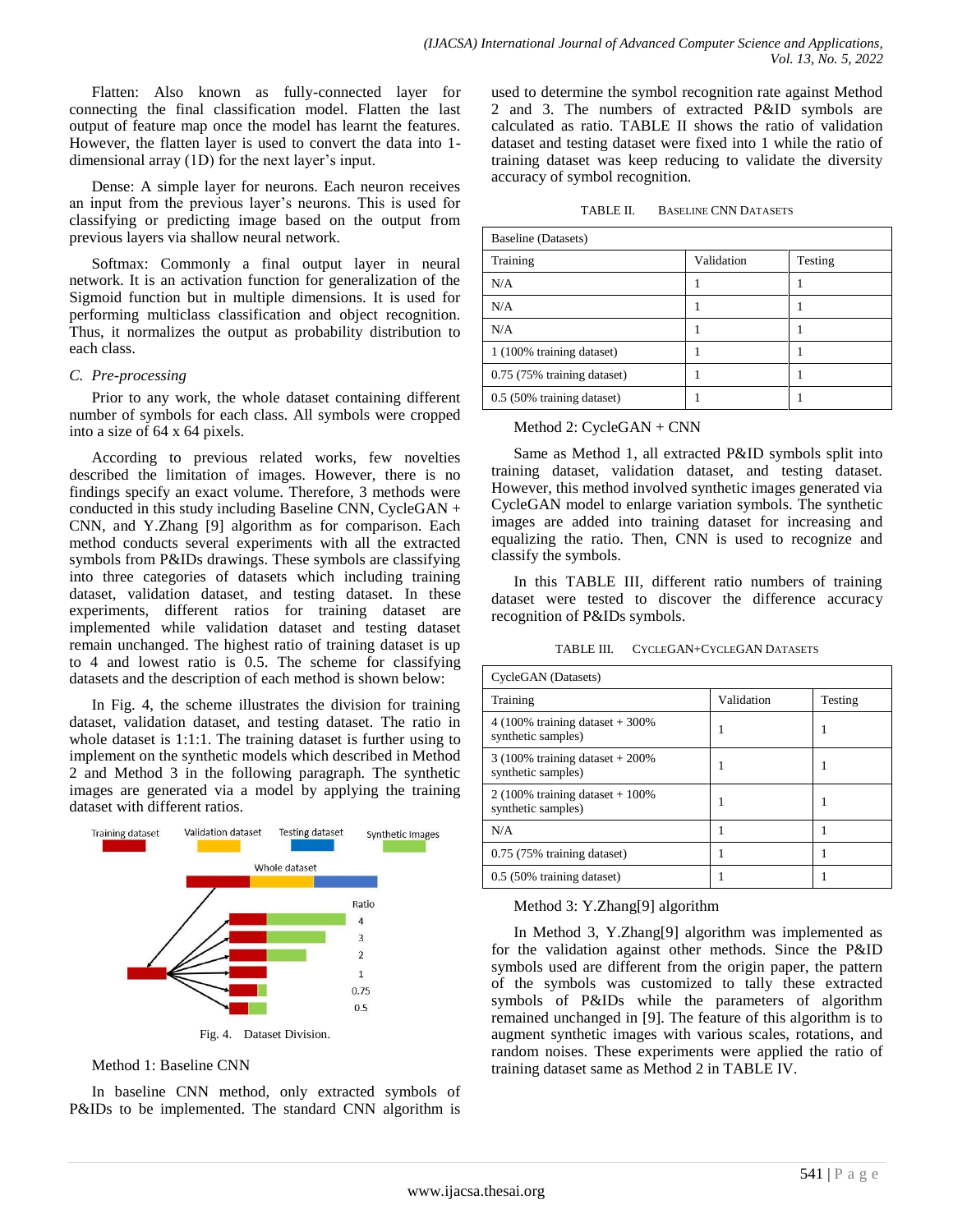| TABLE IV.                    | Y.ZHANG [9] ALGORITHM DATASETS |  |
|------------------------------|--------------------------------|--|
| ang [9] algorithm (Datasets) |                                |  |
|                              |                                |  |

| 1.21                                                    |            |         |
|---------------------------------------------------------|------------|---------|
| Training                                                | Validation | Testing |
| 4 (100% training dataset $+300\%$<br>synthetic samples) |            |         |
| $3(100\%$ training dataset + 200%<br>synthetic samples) |            |         |
| $2(100\%$ training dataset + 100%<br>synthetic samples) |            |         |
| N/A                                                     |            |         |
| 0.75 (75% training dataset)                             |            |         |
| $0.5$ (50% training dataset)                            |            |         |

## *D. Proposed Methodology*

 $YZh$ 

Data augmentation is necessary because the limited symbols unable to provide the confidence during recognizing. We proposed to employ CycleGAN [23] with Convolution Neural Network(CNN).

In Fig. 5, the overview of proposed framework is displayed. CycleGAN is an unsupervised deep learning method which conducting a bidirectional translation between the two source domains which are domain X and target domain Y. Generally, the images collection from the source domain and target domain are not requirement that they are associated in any manner. The characteristics of CycleGAN implements two generator networks and a discriminator network for appraisal. Generator (G) and Discriminator (D) networks compete with one another. D is a classifier which trying to distinguish the samples between the synthetic images that generated via generator (fake) and the actual distribution (real). On the other hand, role of G attempts to fool the discriminator by producing synthetic output image. The input of the generator is along with source domain image x from Domain X and its output is a synthetic image. In additional, the inputs of a discriminator D are the synthetic output and an unpaired random image from the target image y of domain Y. Even though CycleGAN allows unpaired random image but we apply a set of symbol images from a random class for consistent comparison.

Each generator in CycleGAN model involves an encoder, a transformer, and a decoder. Role of the generator ensures the features of images are extracted and converted into transformer (latent space). Transformer uses an attention mechanism to transfer the sequence to decoder. Then, a new feature vector of image is converted and reconstructed as output image in decoder.

In cycleGAN, the discriminator model is implemented as a PatchGAN model [23] which aims at classifying images as real or synthetic. The discrimination starts undergoing an appraisal with identifying the image belongs to real or synthetic. For discrimination, we apply adversarial losses [23] into both mapping functions to match up between the output generated images and real images from domain Y . For the mapping function G:  $X \rightarrow Y$  and the discriminator Domain Y, where Generator(G) seeks to generate images  $G(x)$  which looking closely images of domain Y, while discriminator  $D<sub>Y</sub>$ is applied to distinguish between generated images of  $G(x)$ and real images y of domain Y. G aims to minimize this training objective but D that tries to maximize it. Therefore, adversarial loss function is used to inverse mapping the first generator resulting  $\min_G \max_{DY} L_{GAN}$  (G, D<sub>Y</sub>, X, Y). A same adversarial loss for the mapping function on second generator (F). According to Figure 5, F:  $Y \rightarrow X$  and its discriminator  $D_X$ as well resulting min<sub>F</sub> max<sub>DX</sub> L<sub>GAN</sub> (F, D<sub>X</sub>, X, Y).

Adversarial training learns mappings between G and F to generate the outputs closely to target domains Y and X respectively. Nevertheless, adversarial loss alone is uncertain to map the learned function onto an individual input  $x_i$  to a desired output  $y_i$ . but stimulate the tolerance of the cycle consistency. The cycle consistent argued the learned mapping functions to be further narrowed the space of the possible mapping functions for each image x of domain X. Thus, the image proceeds with translation cycle function to return image.



Fig. 5. Proposed Framework: CycleGAN (Generate Synthetic Samples) + CNN (Symbols Recognition).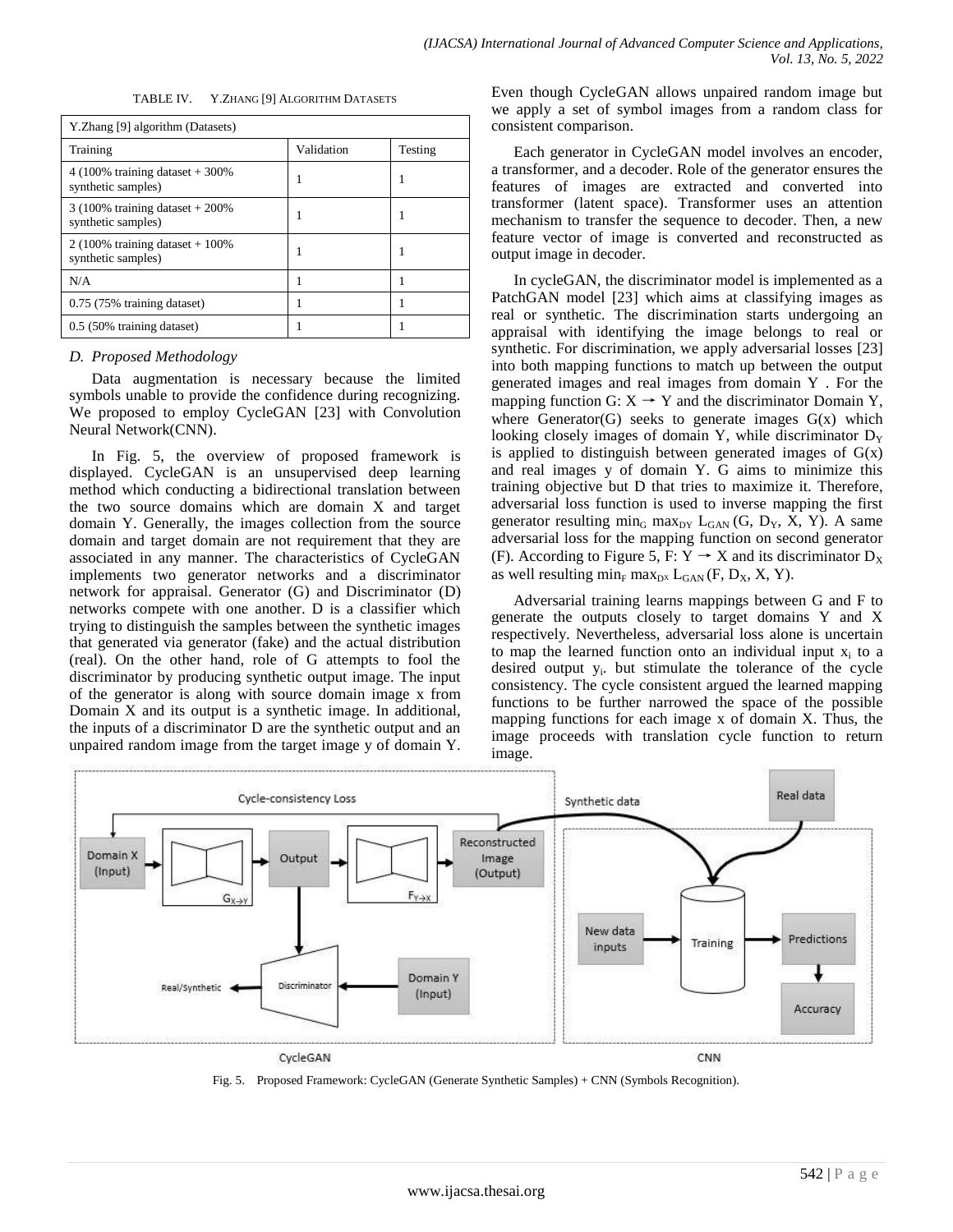x back to the original image intimately which resulting as  $x \rightarrow G(x) \rightarrow F(G(x)) \approx x$ . This referred to forward cycle consistency. Besides, every image y from domain Y, G and F should repeat with backward cycle consistency resulting  $y \rightarrow$  $F(y) \rightarrow G(F(y)) \approx y$ . This function is impelled by a cycle consistency loss.

Algorithm 1: CycleGAN Pseudocode

- 1: procedure TRAINCYCLCEGAN
- 2: Select samples  $\{x_i\}$  from domain X
- 3: Select samples  $\{y_i\}$  from domain Y
- 4: Compute generator G:  $X \rightarrow Y$

5: Compute the discriminator loss on Domain Y:

$$
L_{GAN}(G, D_Y, X, Y) = \mathbb{E}_{y \sim Pdata(y)}[\log D_Y(y)] + \mathbb{E}_{x \sim pdata(x)}[\log(1 - D_Y(G(x)))] \tag{1}
$$

6: Compute generator  $F: Y \to X$ 

7: Compute Cycle-consistency loss:

 $\mathcal{L}_{\text{cyc}}(G, F) = \mathbb{E}_{x \sim p_{\text{data}}(x)}[\| F(G(x)) - x \|_1]$ +  $\mathbb{E}_{y \sim p_{data}(y)}[\| G(F(y)) - y \|_1]$ (2)

The generated synthetic samples via CycleGAN model to be transferred into second stage for CNN recognition predictions. In CNN stage, mixing synthetic samples and real training data to increase the numbers of dataset for training model. This adding more various patterns and finetune the training model to achieve more accurate performance.

#### *E. CycleGAN + CNN Hyperparameters*

The hyperparameter setups for CycleGAN [23] and CNN model were displayed in TABLE V and TABLE VI. These setups were standard in the Tensorflow implementation.

TABLE V. HYPERPARAMETERS FOR CYCLEGAN

| Hyperparameters CycleGAN |                         |  |  |  |  |
|--------------------------|-------------------------|--|--|--|--|
| Learning rate            | 0.002                   |  |  |  |  |
| Epochs                   | 50                      |  |  |  |  |
| Beta                     | 0.5                     |  |  |  |  |
| Adversarial loss         | L <sub>2</sub> Distance |  |  |  |  |
| Cycle loss               | 10                      |  |  |  |  |
| <b>Identity</b> loss     | 5                       |  |  |  |  |

TABLE VI. HYPERPARAMETERS FOR CNN

| Hyperparameters CNN |      |  |  |  |  |
|---------------------|------|--|--|--|--|
| Learning rate       | 0.01 |  |  |  |  |
| Batch size          | 32   |  |  |  |  |
| Epochs              | 60   |  |  |  |  |

## IV. EXPERIMENTS AND RESULTS

#### *A. Evaluation Metrics*

The evaluation metrics is implemented with the accuracy of recognition and confusion matrix.

According to the accuracy of recognition metric, Equation 3 is shown below:

$$
Accuracy = \frac{TP + TN}{TP + TN + FP + FN}
$$
 (3)

In this equation contains four important terminologies. TP represents the number of positives, TN represents the number of negatives, FP denotes the number of false positives, FN denotes the number of false negatives. The formula of Equation 3 is the total number of samples are divided by the sum of true positives and true negatives gives an overall assessment of the classifier performs across every classes.

Furthermore, another evaluation metric is confusion matrix, also called error matrix. It is a is a summarized table that is used to evaluate a classification model's performance. The number of positives and negatives predictions are totaled and broken down by class using count values. In confusion matrix table, predicted classifications are indicated by rows while true positives are indicated in every classes respectively by columns.

#### *B. Experiments Results*

The experiment results are displayed in TABLE VII. This table showed:

According to TABLE VIII, the results summarized the highest average accuracy is up to 92.85% which belonging to CycleGAN + CNN method. Compared to baseline CNN method with a ratio of 1:1:1, there are no synthesis images or symbol reduction in the dataset, the average accuracy is only 90.75%.

Furthermore, it is undeniable that the average accuracy is decreasing when reducing the number of training symbols in the Baseline CNN method. However, the CycleGAN+CNN method still has higher average accuracy at ratios of 0.5 and 0.75 as a training dataset compared to the Baseline and Y.Zhang [9] algorithm. In contrast, the CycleGAN model was able to generate a large number of synthetic images, but a ratio of 3 and a ratio of 4 average accuracy showed a significant drop in results as the training dataset size increased.

In Y.Zhang [9] method, the average accuracy in all ratios of training dataset are significantly lower compared to Baseline CNN and CycleGAN + CNN methods. These results showed that not all methods that can generate synthetic images improve accuracy due to several factors.

In Fig. 6, a clustered chart displayed the accuracy over the different ratio of training dataset based on the values from TABLE VIII. Various colors represent different methods.  $CycleGAN + CNN$  method achieved the peak accuracy values against another methods with all different ratios of training dataset.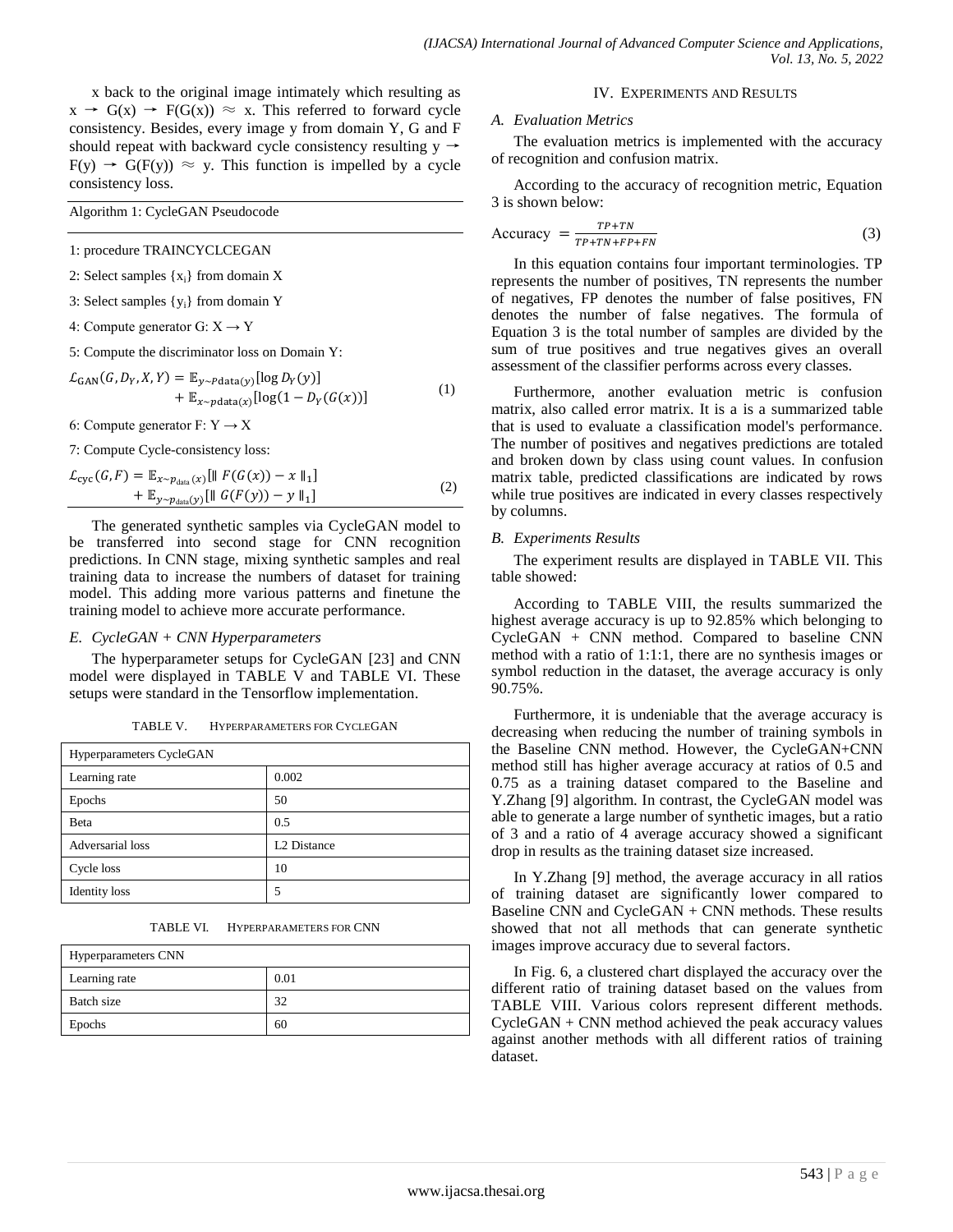| <b>Baseline CNN</b><br><b>Dataset Ratio</b><br>(Without synthetic samples) |                       |                              | $CycleGAN + CNN$       |                  |                  |                        | Y.Zhang [9]            |                        |                             |                        |                        |                        |                        |                             |                        |                  |                  |
|----------------------------------------------------------------------------|-----------------------|------------------------------|------------------------|------------------|------------------|------------------------|------------------------|------------------------|-----------------------------|------------------------|------------------------|------------------------|------------------------|-----------------------------|------------------------|------------------|------------------|
| Traini<br>ng                                                               | <b>Validat</b><br>ion | <b>Testi</b><br>$\mathbf{n}$ | Test<br>1              | <b>Test</b><br>2 | <b>Test</b><br>3 | <b>Test</b><br>4       | <b>Test</b><br>5       | <b>Test</b><br>1       | <b>Test</b><br>$\mathbf{2}$ | <b>Test</b><br>3       | <b>Test</b><br>4       | <b>Test</b><br>5       | <b>Test</b>            | <b>Test</b><br>$\mathbf{2}$ | <b>Test</b><br>3       | <b>Test</b><br>4 | <b>Test</b><br>5 |
| $\overline{4}$                                                             |                       | -1                           | N/A                    | N/A              | N/A              | N/A                    | N/A                    | 90.98<br>$\%$          | 90.02<br>$\%$               | 90.66<br>$\%$          | 91.47<br>$\frac{0}{0}$ | 89.21<br>$\frac{0}{0}$ | 73.27<br>$\%$          | 72.79<br>$\%$               | 74.07<br>$\frac{0}{0}$ | 75.04<br>$\%$    | 73.11<br>$\%$    |
| 3                                                                          |                       | $\mathbf{1}$                 | N/A                    | N/A              | N/A              | N/A                    | N/A                    | 91.30<br>$\%$          | 92.59<br>$\frac{0}{0}$      | 91.79<br>$\frac{0}{0}$ | 92.59<br>$\frac{0}{0}$ | 91.14<br>$\%$          | 73.91<br>$\frac{0}{6}$ | 73.91<br>$\%$               | 74.40<br>$\%$          | 73.59<br>$\%$    | 74.72<br>$\%$    |
| $\overline{2}$                                                             |                       | $\mathbf{1}$                 | N/A                    | N/A              | N/A              | N/A                    | N/A                    | 92.92<br>$\frac{0}{0}$ | 93.56<br>$\frac{0}{0}$      | 92.75<br>$\frac{0}{0}$ | 92.59<br>$\frac{0}{0}$ | 92.43<br>$\frac{0}{0}$ | 76.49<br>$\frac{0}{6}$ | 75.52<br>$\frac{0}{6}$      | 79.55<br>$\%$          | 77.62<br>$\%$    | 76.17<br>$\%$    |
|                                                                            |                       | $\mathbf{1}$                 | 91.46<br>$\frac{0}{0}$ | 90.49<br>%       | 90.98<br>$\%$    | 89.04<br>$\frac{0}{0}$ | 91.78<br>$\frac{0}{0}$ | N/A                    | N/A                         | N/A                    | N/A                    | N/A                    | N/A                    | N/A                         | N/A                    | N/A              | N/A              |
| 0.75                                                                       |                       | -1                           | 89.21<br>$\frac{0}{0}$ | 88.72<br>$\%$    | 90.66<br>$\%$    | 90.98<br>$\frac{0}{0}$ | 89.69<br>$\%$          | 89.69<br>$\%$          | 91.30<br>$\%$               | 90.66<br>$\%$          | 92.11<br>$\frac{0}{0}$ | 90.98<br>$\frac{0}{0}$ | 83.25<br>$\frac{0}{6}$ | 86.63<br>$\frac{0}{0}$      | 87.28<br>$\frac{0}{0}$ | 84.22<br>$\%$    | 87.18<br>$\%$    |
| 0.5                                                                        |                       | -1                           | 88.56<br>$\%$          | 88.24<br>%       | 87.27<br>$\%$    | 83.89<br>$\frac{0}{0}$ | 87.60<br>%             | 88.08<br>$\%$          | 87.92<br>$\%$               | 89.21<br>$\%$          | 86.47<br>%             | 91.30<br>$\%$          | 77.30<br>$\%$          | 77.13<br>$\%$               | 73.43<br>$\%$          | 75.52<br>$\%$    | 76.49<br>$\%$    |

TABLE VII. EXPERIMENTAL RESULTS - RECOGNITION ACCURACIES

TABLE VIII. AVERAGE AND STANDARD DEVIATION OF RECOGNITION ACCURACIES FOR FIVE TIMES REPEATS

| <b>Dataset Ratio</b> |                   | <b>Baseline CNN</b><br>(Without synthetic samples) |                      | $C$ vcle $GAN + CNN$ |                      | $Y.Z$ hang [9]   |                         |                  |
|----------------------|-------------------|----------------------------------------------------|----------------------|----------------------|----------------------|------------------|-------------------------|------------------|
| <b>Training</b>      | <b>Validation</b> | <b>Testing</b>                                     | Avg. Accuracy<br>(%) | Avg. Std $(\% )$     | Avg. Accuracy<br>(%) | Avg. Std $(\% )$ | Avg. Accuracy<br>$(\%)$ | Avg. Std $(\% )$ |
| $\overline{4}$       |                   |                                                    | N/A                  | N/A                  | 90.47%               | 0.88%            | 73.66%                  | 0.91%            |
| 3                    |                   |                                                    | N/A                  | N/A                  | 91.88%               | 0.69%            | 74.11%                  | 0.45%            |
| $\overline{2}$       |                   |                                                    | N/A                  | N/A                  | 92.85%               | 0.44%            | 77.07%                  | 1.58%            |
|                      |                   |                                                    | 90.75%               | 1.07%                | N/A                  | N/A              | N/A                     | N/A              |
| 0.75                 |                   |                                                    | 89.85%               | 1.10%                | 90.95%               | 0.89%            | 85.71%                  | 1.85%            |
| 0.5                  |                   |                                                    | 87.11%               | 1.87%                | 88.60%               | 1.80%            | 75.97%                  | 1.58%            |



Fig. 6. Cluster Chart for Average Accuracies of Symbol Recognition.

The confusion matrix between Baseline method and CycleGAN method were shown in TABLE IX and TABLE X.

According to TABLE IX and TABLE X, each alphabet represents a type of symbol which is displayed in Section III. Both tables highlighted the difference of symbol recognition. As per comparison, (A) Check valve, (B) Gate valve, and (F) Concentric reducer showed the significant gaps. One of the reasons could be the variation issues. It requires more variation symbols to match with the P&ID symbols in testing dataset. In fact, CycleGAN model generate more variation synthetic images allow CNN architecture to recognize precisely especially these three types of symbols.

TABLE IX. CONFUSION MATRIX FOR THE BASELINE CNN MODEL

|               | А        | B        | C        | D        | E            | F        | G              |
|---------------|----------|----------|----------|----------|--------------|----------|----------------|
| A             | 19       |          | $\Omega$ | $\theta$ | $\theta$     | 4        | 11             |
| B             | $\Omega$ | 137      | 13       | $\theta$ | $\Omega$     | $\theta$ | 3              |
| $\mathcal{C}$ | $\Omega$ | $\theta$ | 96       |          |              | $\theta$ | $\overline{0}$ |
| D             | $\Omega$ | $\theta$ | $\Omega$ | 111      | $\mathbf{0}$ | $\theta$ | $\overline{0}$ |
| E             | $\theta$ | $\theta$ | $\theta$ | $\theta$ | 76           | $\theta$ | $\theta$       |
| ${\bf F}$     |          | $\theta$ | $\Omega$ | $\theta$ | $\mathbf{0}$ | 55       | 30             |
| G             | 3        | $\theta$ | $\Omega$ | $\theta$ | $\Omega$     | $\Omega$ | 59             |

TABLE X. CONFUSION MATRIX FOR THE CYCLEGAN + CNN MODEL

|   | А             | B        | C        | D        | E        | F        | G              |
|---|---------------|----------|----------|----------|----------|----------|----------------|
| A | 23            | $\Omega$ | $\theta$ | $\Omega$ | $\theta$ | 3        | 9              |
| B | $\Omega$      | 146      | 5        | $\Omega$ | 0        | $\theta$ | $\overline{c}$ |
| C | $\theta$      | $\Omega$ | 97       | $\Omega$ | $\Omega$ | $\Omega$ | $\theta$       |
| D | $\theta$      |          | $\Omega$ | 110      | $\theta$ | $\theta$ | $\theta$       |
| E | $\Omega$      | $\Omega$ | 0        | $\Omega$ | 76       | $\Omega$ | $\Omega$       |
| F |               | 0        | 0        | $\Omega$ | $\Omega$ | 70       | 16             |
| G | $\mathcal{D}$ | $\Omega$ | $\Omega$ | $\Omega$ | $\theta$ |          | 59             |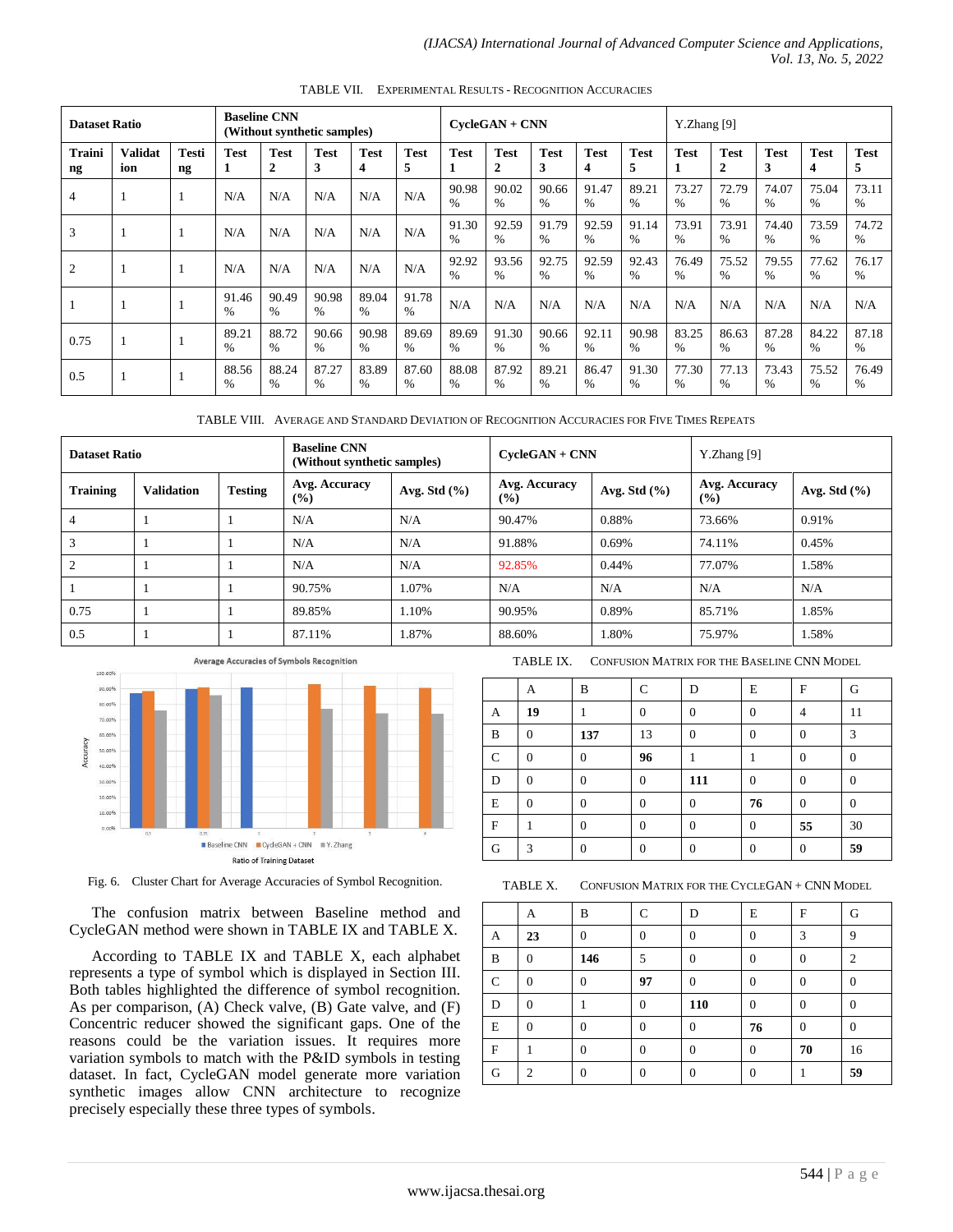#### V. DISCUSSION

According to Section IV, several experiments were tested on different methods. Our proposed framework resulted the combination of CycleGAN and CNN performed effectiveness on accuracy of recognition. Highest average accuracy up to 92.85% was achieved. The result showed CycleGAN the potential when trained on the synthetic samples. It performed better than the algorithm used in Y.Zhang [9]. Using CycleGAN model, generated synthetic samples increased the dataset for training. This provides CNN model better classifying and recognizing with sufficient training. Nevertheless, the confusion matrix of our proposed framework displayed a greater total number of true positives which recognized the specific symbols accurately.

Another interesting aspect from the results, different ratios of training dataset were conducted during experiments testing. Significantly, the accuracy rate of recognition gradually lower down when applying ratio 0.5:0.75 as the training data samples. The work proved the superior of synthetic samples from proposed method. Added CycleGAN synthetic samples to increase back to 100% or ratio 1 of the training dataset. It performed great contribution to accuracy rate even achieved higher than the standard 100% of training dataset from baseline CNN method without adding any synthetic samples. In addition, the incremental ratio of synthetic samples is scaled up to 400%. The best accuracy rate was performed with ratio 2 while ratio 3:4 start declined the accuracy of recognition.

#### VI. CONCLUSION AND FUTURE WORKS

In this study, the accuracy enhancement for recognizing symbols of engineering drawings required a data augmentation technique. We proposed CycleGAN + CNN method for synthetic symbols to enlarge the quantities of symbols in Piping & Instrument Diagrams (P&IDs). Our work addresses the lack of labelled data in deep networks by utilizing CycleGAN to generate synthetic images to supplement training data. We achieved the highest average accuracy of this method as high as 92.85%, which is a significant enhancement over CNN recognition alone. However, excessiveness or insufficient images can reduce the accuracy of recognition rate due to some factors such as overfitting and underfitting.

Future work is schemed to apply spatial transformations in CycleGAN architecture. If there are too many changes, it is difficult for the generator to learn the basic style efficiently. Additionally, spotting all types of symbols in an engineering drawing. An advanced object detection algorithm will be studied especially design for symbols. This will allow to detect symbols precisely regardless the pixel of engineering drawings and the size of symbols.

#### ACKNOWLEDGMENT

This research/paper was fully supported by Universiti Teknologi PETRONAS, under the Yayasan Universiti Teknologi PETRONAS (YUTP) Fundamental Research Grant Scheme (YUTP-FRG/015LC0-280).

#### **REFERENCES**

- [1] E. Elyan, L. Jamieson, and A. Ali-Gombe, "Deep learning for symbols detection and classification in engineering drawings," Elsevier, vol. 129, pp. 91-102, 1 June 2020.
- [2] C. F. E. Moreno-García, E.; Jayne, C., "New trends on digitisation of complex engineering drawings," Neural Comput. Appl, vol. 31, pp. 1695–1712, 2019.
- [3] S. K, "Complex and composite graphical symbol recognition and retrieval: a quick review," in In: International Conference on Recent Trends in Image Processing and Pattern Recognition (RTIP2R'16), 2016: Springer, Singapore, pp. pp 3–15.
- [4] W. L. Santosh K, "Graphical symbol recognition," Wiley Encyclopedia of Electrical and Electronics Engineering, 2015.
- [5] S. K, "Document image analysis," in In: Document Image Analysis, 2018: Springer, Singapore, pp. pp 1–15.
- [6] E. Elyan, Garia, C.M., Jayne,C., "Symbols Classification in Engineering Drawings," presented at the International joint conference on neural networks 2018 (IJCNN), Rio de Janeiro, Brazil, 8-13 July 2018, 2018.
- [7] A. Rezvanifar, M. Cote, and A. Branzan Albu, "Symbol spotting for architectural drawings: state-of-the-art and new industry-driven developments," IPSJ Transactions on Computer Vision and Applications, vol. 11, no. 1, p. 2, 2019/05/10 2019, doi: 10.1186/s41074-019-0055-1.
- [8] E. Yu, Cha, J.M., Lee, T., Kim, J., Mun, D., "Features Recognition from Piping and Instrumentation Diagrams in Image Format Using a Deep Learning Network " 2019.
- [9] Y. Zhang, "CNN-based Symbol Recognition and Detection in Piping Drawings," 16-Aug-2019.
- [10] D.-Y. Yun, S.-K. Seo, U. Zahid, and C.-J. Lee, "Deep Neural Network for Automatic Image Recognition of Engineering Diagrams," Applied Sciences, vol. 10, no. 11, p. 4005, 2020. [Online]. Available: https://www.mdpi.com/2076-3417/10/11/4005.
- [11] H. Kim et al., "Deep-learning-based recognition of symbols and texts at an industrially applicable level from images of high-density piping and instrumentation diagrams," Expert Syst. Appl., vol. 183, p. 115337, 2021.
- [12] M. Delalandre, É. Trupin, and J.-M. Ogier, "Symbols Recognition System for Graphic Documents Combining Global Structural Approaches and Using a XML Representation of Data," Berlin, Heidelberg, 2004: Springer Berlin Heidelberg, in Structural, Syntactic, and Statistical Pattern Recognition, pp. 425-433.
- [13] W. Fang, F. Zhang, V.-S. Sheng, and Y. Ding, "A Method for Improving CNN-Based Image Recognition Using DCGAN," Computers, Materials \& Continua, vol. 57, no. 1, pp. 167--178, 2018. [Online]. Available: http://www.techscience.com/cmc/v57n1/22963.
- [14] N. Shuping, "Feature Extraction and Segmentation Processing of Images Based on Convolutional Neural Networks," Optical Memory and Neural Networks, vol. 30, no. 1, pp. 67-73, 2021/01/01 2021, doi: 10.3103/S1060992X21010069.
- [15] I. Goodfellow, J. Pouget-Abadie, M. Mirza, B. Xu, Warde-Farley, and D. e. al., "Generative adversarial nets.," Advances in Neural Information Processing Systems, pp. 2672-2680, 2014.
- [16] A. Shrivastava, T. Pfister, O. Tuzel, J. Susskind, W. Wang, and R. Webb, "Learning from simulated and unsupervised images through adversarial training," In Proceedings of the IEEE Conference on Computer Vision and Pattern Recognition, pp. 2107-2116, 2017.
- [17] M. Frid-Adar, I. Diamant, E. Klang, M. Amitai, J. Goldberger, and H. Greenspan, "GAN-based synthetic medical image augmentation for increased CNN performance in liver lesion classification," Neurocomputing, vol. 321, pp. 321-331, 2018.
- [18] C. Han et al., "Learning more with less: Conditional PGGAN-based data augmentation for brain metastases detection using highly-rough annotation on MR images," arXiv preprint arXiv:1902.09856, 2019.
- [19] J. Liu, J. Li, T. Liu, and J. Tam, "Graded Image Generation Using Stratified CycleGAN," Cham, 2020: Springer International Publishing, in Medical Image Computing and Computer Assisted Intervention – MICCAI 2020, pp. 760-769.